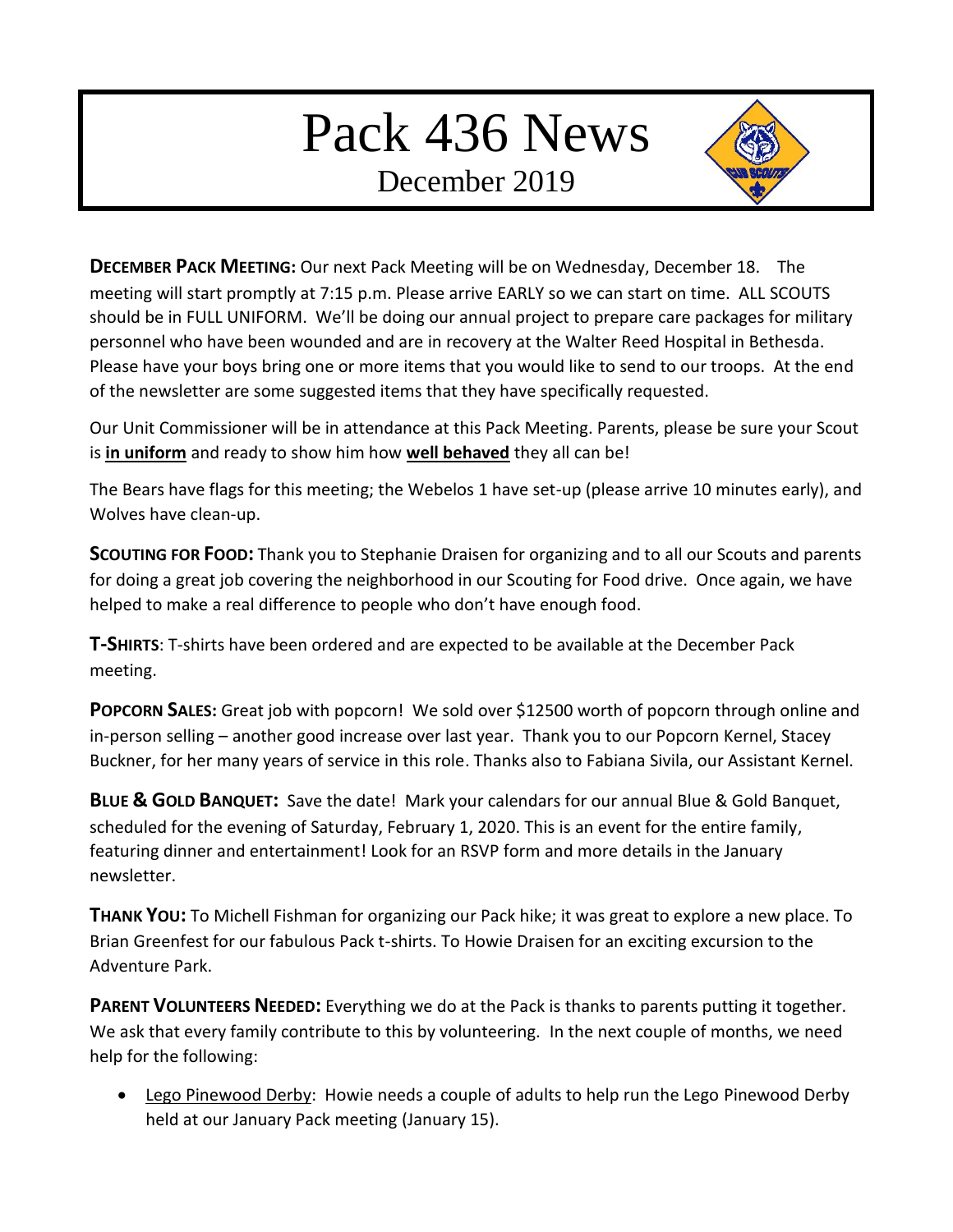• Pinewood Derby: We're looking for 1-2 more parents to cover everything from the race itself to handling refreshments and the student volunteers who help us out. The Derby is the morning of Saturday, February 29.

The Pack jobs sign-up is at https://www.signupgenius.com/go/8050545A5A96-pack5

## **SUMMER CAMP**:

*Camp Snyder (current Lions, Tigers, & Wolves):* For the younger boys (current Lions, Tigers, and Wolves), Camp Snyder, located near Haymarket, VA, has weekend programs in the summer that are a great introduction to camping for the Scouts. We will register as a Pack and available dates based on leadership availability are July 17-19 or July 30-August 2.

Camp starts 9 a.m. Friday morning and ends 9 a.m. Sunday. They have platform tents for us and we eat in the dining hall. The 2-night trip is designed to introduce Cub Scouts to overnight camps that they will get to experience in Boy Scouts as a longer, week-long event. Activities include swimming, archery, slingshots, BB's, boating, campfire skits, and more. It is for registered Cub Scouts only, no friends or siblings, and a parent or guardian is necessary (only one parent needed for multiple scouts in a family). There's more information at the camp's website:

## [http://www.ncacbsa.org/outdoors/camp-william-b-snyder/summer-programs/](about:blank)

Pricing for the weekend is \$240 for Scouts and \$80 for adults if paid by April 17; prices increase as the dates get closer. Contact Howie Draisen with questions (hdraisen@hotmail.com).

*Goshen / Camp PMI (current Webelos & Bears):* For the older Scouts (current Bears and Webelos), we are going to the Goshen Scout Reservation's Camp PMI, about 3.5 hours away, past Harrisonburg, VA, and probably the week of July 19-25. We'll need at least 3 parents there at all times, and one or two more would be ideal, but you wouldn't have to stay the full week.

Camp PMI provides programming in aquatics, scoutcraft, BB's, archery, ecology and handicraft. They also are situated at the foot of the Viewing Rock Trail, which leads to one of the most amazing views on the Eastern seaboard.

Prices for the week start at \$385 for Scouts and \$225 for adults (which can be split between 2 if each stays half the week) if paid by April 12; prices increase closer to the camp dates. Contact Dan Helgerman [\(helgermann@gmail.com\)](mailto:helgermann@gmail.com) if you have any questions, and we'll get working on registration shortly. The council also has information at [https://www.gotogoshen.org/camps-programs/camp](about:blank)[pmi/](about:blank)

## **UPCOMING EVENTS:**

- The January Pack meeting will be January 15.
- The Blue & Gold banquet will be the evening of Saturday, February 1.
- The Pinewood Derby will be the morning of Saturday, February 29. The track will be available for test runs the evening of Friday, February 28.